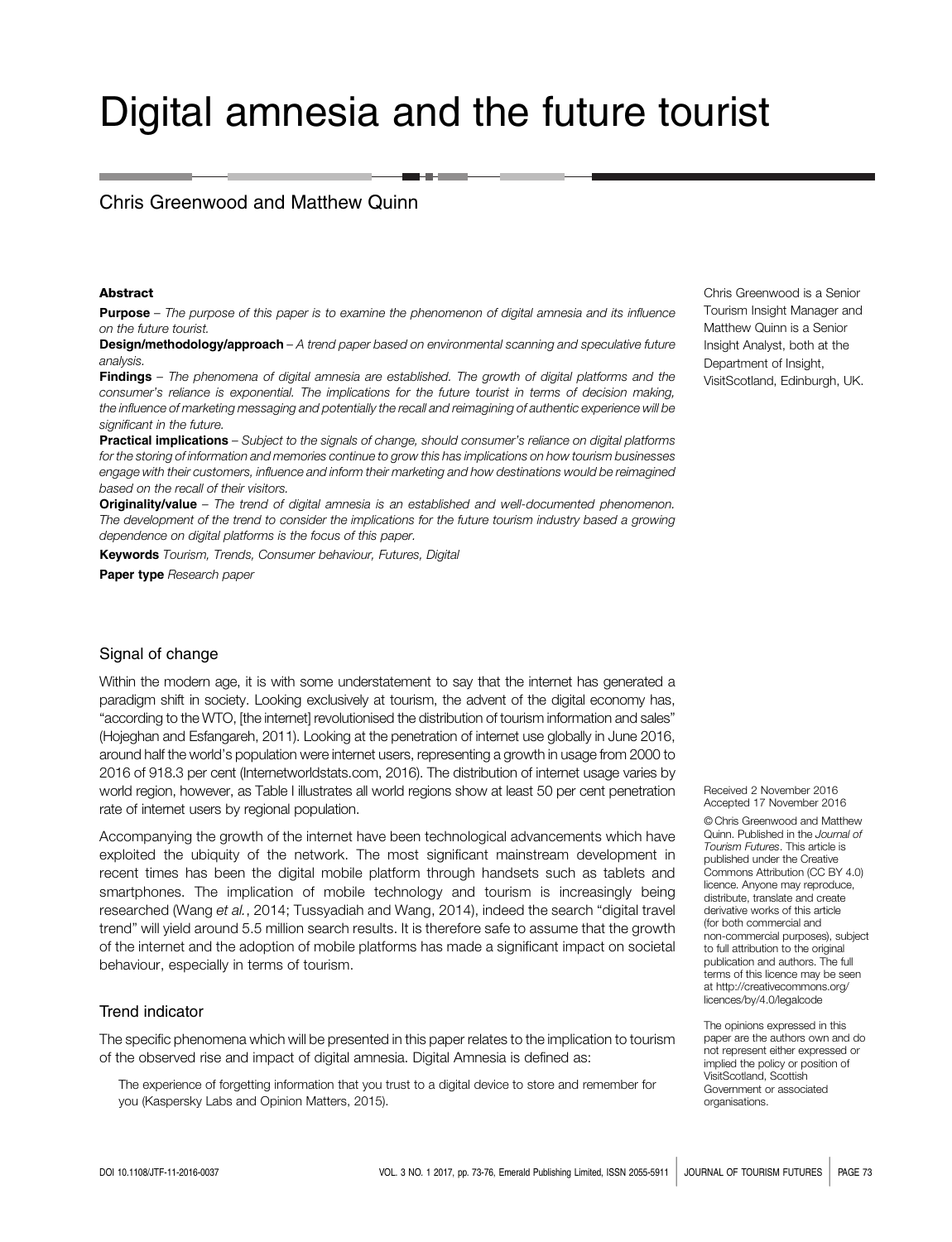#### Table I World internet usage and population statistics, 30 June 2016 - update

| World regions                       | Population<br>(2016est.) | Population<br>of world (%) | Internet users<br>(30 June 2016) | Penetration rate<br>$(\%$ pop.) | Growth<br>$(2000 - 2016)$ (%) | Users $(\%)$ |
|-------------------------------------|--------------------------|----------------------------|----------------------------------|---------------------------------|-------------------------------|--------------|
| Asia                                | 4,052,652,889            | 55.2                       | 1.846.212.654                    | 45.6                            | 1.515.2                       | 50.2         |
| Europe                              | 832.073.224              | 11.3                       | 614,979,903                      | 73.9                            | 485.2                         | 16.7         |
| Latin America/Caribbean             | 626.054.392              | 8.5                        | 384.751.302                      | 61.5                            | 2,029.4                       | 10.5         |
| Africa                              | 1,185,529,578            | 16.2                       | 340.783.342                      | 28.7                            | 7.448.8                       | 9.3          |
| North America                       | 359,492,293              | 4.9                        | 320,067,193                      | 89.0                            | 196.1                         | 8.7          |
| Middle East                         | 246,700,900              | 3.4                        | 141,489,765                      | 57.4                            | 4,207.4                       | 3.8          |
| Oceania/Australia                   | 37,590,820               | 0.5                        | 27.540.654                       | 73.3                            | 261.4                         | 0.8          |
| World total                         | 7,340,094,096            | 100.0                      | 3.675.824.813                    | 50.1                            | 918.3                         | 100.0        |
| Source: Internet World Stats (2016) |                          |                            |                                  |                                 |                               |              |

The term, Digital Amnesia has been in use for several years (Missingham and Hinchliffe, 2005) and consistently relates to the identification of discovery and retention of information resulting in the shift from analogue or hard copy data storage to reliance on digital devices for information storage and recovery.

At the core of Digital Amnesia is the societal shift from individuals remembering and recalling information to reliance of digital devices to store information (such as phone numbers, appointment schedules and so on) and for accessing information for searching. The trust in connected devices to perform the role of information guardian exists in parallel to another phenomenon, the "Google effect" (Kaspersky Labs and Opinion Matters, 2015) where researchers observed that while the retention of information was declining, the recall of where information was stored increased. It therefore reinforces the position that as digital platforms increase in importance, consumers are increasingly prepared to trust technology to store our information so we do not need to remember it but we do know where the information may be obtained should we require it. The growth of smartphones and mobile platforms has contributed to the acceleration of this position in recent years.

#### Implications and disruptors

- According to research by the University of Western Ontario, the average human attention span has fallen from 12 to 8 seconds since 2000, or around the time in the growth of mobile communications technology. Separate research by Microsoft found that the ability of humans to multitask has however improved (Watson, 2015).
- "Mobile technology use allows for activities typically associated with pre-trip and post-trip experiences to be enacted on-site. For example, using smartphones, tourists can make informed decisions on trip itineraries (i.e. activities to partake in, attractions to visit, etc.) with the help of location based services" (Tussyadiah and Wang, 2014).
- Digital Amnesia could disrupt tourism experiences through failure of technologies or limited communications infrastructure in the destination visited.
- Should travellers entrust their accommodation name or address to online booking platforms rather than to memory or print, is there the possibility they would be unable to transit from transport hub to destination if they did not have access to their digital platforms?
- Researching destinations will continue to be a pre-trip activity; however, the output of that research may not define a fixed list of activities that will be undertaken in a chosen destination, merely a checklist of suitable ranges of activities from which a short list of destinations can be selected among the other variables required. It would be fluid itineraries which will develop on arrival, as access to local information and social media influence of recommendation could make commitment to activities be determined on the day.
- Smartphone use and adoption, combined with Digital Amnesia suggest future tourism suppliers would need to invest in engaging proximity based content to enlist a short-term decision response. The reaction therefore would be "always on" content marketing, regularly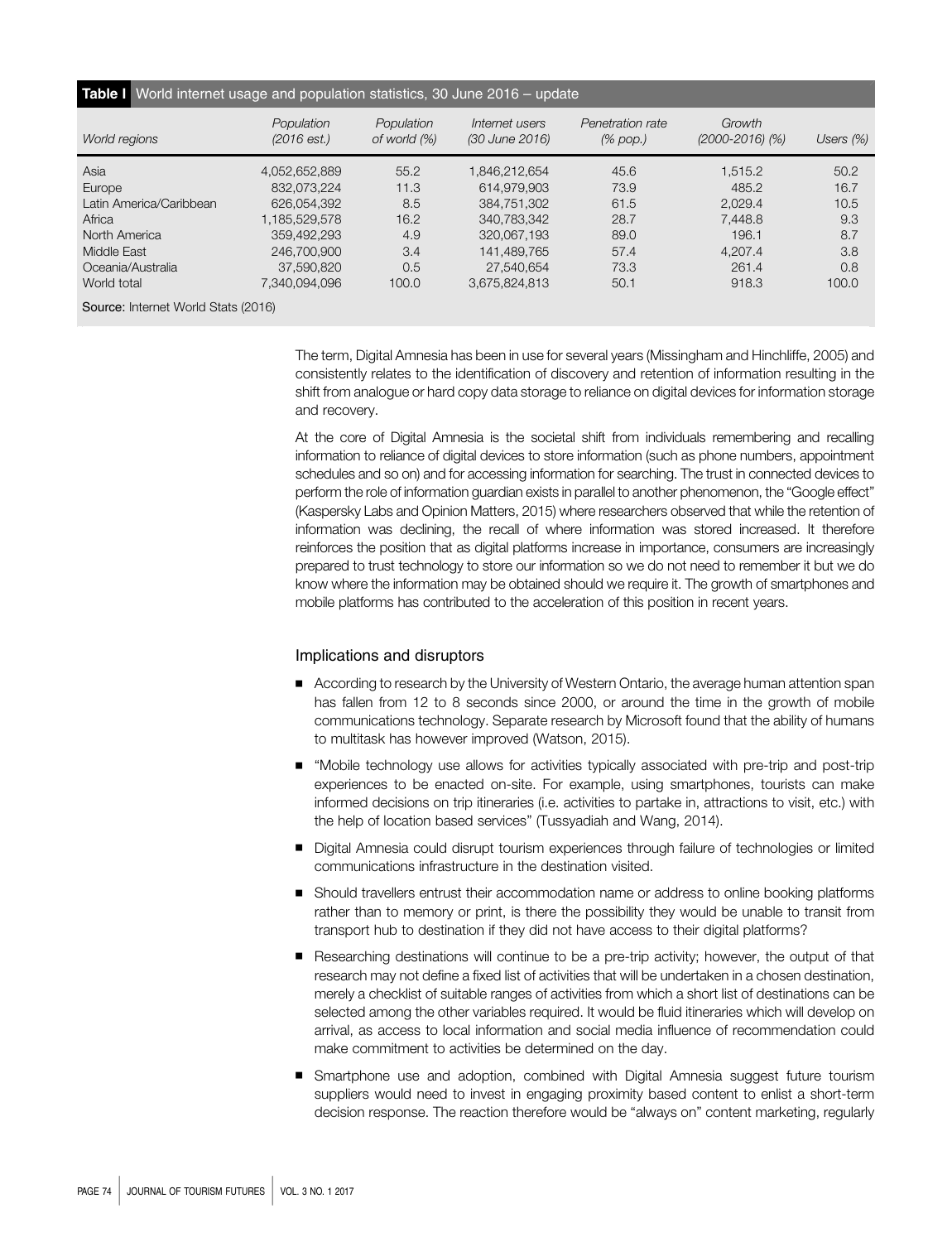updated with continuous investment in technology and research and development to be able to push digital messages to potential customers.

- The contrasting position to the implication of Digital Amnesia would be any potential consumer recoil around hyper-personalised advertising to which the individual loses their sense of self-discovery and adventure within their travel experience. Furthermore, with the commoditisation of identity; where an individual will provide personal details (registering on websites for access to information or entering competitions, for example) for some benefit such as discounts on products, exclusive information, consumers realise the value of their information and therefore may not be prepared to provide profiling information without gaining some benefit.
- Another implication may be that of the dissemination and consumption of information to consumers. As consumers are daily flooded with deals and offers from various marketing streams, it begs the question, how much of this information is retained by the consumer? By developing innovative promotional communications, tourism businesses may be able to offer a more engaging content to potential customers.

#### Conclusion

The implications of Digital Amnesia could be a valued opportunity to engage the disengaged. With consumers becoming ever more dependent on technology, tourism businesses may become increasingly technically savvy to gain consumer attention. Which poses the question, why do you need grey matter when you have 4G or cloud storage?

With the growth of internet and digital connectivity across the globe, consumers are becoming more immersed within their digital devices, and subsequently creating digital lives. This has led to many users now becoming so reliant on their devices, they do not need to remember simple things such as a hotel or restaurant reservation.

So how can tourism businesses capitalise on this issue? The construction of innovative, attention grabbing promotional marketing could be utilised in location service software within smartphone and tablets to alert consumers when they are close to certain attractions or providers. Although there are existing examples of this already within a number business sectors, tourism businesses, especially within areas of high competition, to truly set their selves apart. Advising consumers on potential activities on day trips or short breaks, may also be a lucrative opportunity within this field. As consumers, would normally rely on their technology to search for locations for holidays or things to do, the development of engaging content on tourism products could set businesses apart from competitors.

#### References

Hojeghan, S.B. and Esfangareh, A.N. (2011), "Digital economy and tourism impacts, influences and challenges", Procedia – Social and Behavioral Sciences, Vol. 19, pp. 308-16, available at: [http://dx.doi.org/](http://dx.doi.org/10.1016/j.sbspro.2011.05.136; www.sciencedirect.com/science/article/pii/S1877042811012511.) [10.1016/j.sbspro.2011.05.136; www.sciencedirect.com/science/article/pii/S1877042811012511.](http://dx.doi.org/10.1016/j.sbspro.2011.05.136; www.sciencedirect.com/science/article/pii/S1877042811012511.)

Internetworldstats.com (2016), "World internet users statistics and 2016 world population stats", available at: <www.internetworldstats.com/stats.htm> (accessed 31 October 2016).

Kaspersky Labs and Opinion Matters (2015), "The rise and impact of digital amnesia", available at: [https://blog.](https://blog.kaspersky.com/files/2015/06/005-Kaspersky-Digital-Amnesia-19.6.15.pdf) [kaspersky.com/files/2015/06/005-Kaspersky-Digital-Amnesia-19.6.15.pdf](https://blog.kaspersky.com/files/2015/06/005-Kaspersky-Digital-Amnesia-19.6.15.pdf) (accessed 1 November 2016).

Missingham, R. and Hinchliffe, M. (2005), "Digital Amnesia: challenges of government online", available at: <www.austlii.edu.au/au/journals/inCiteALIA/2005/124.pdf> (accessed 1 November 2016).

Tussyadiah, I. and Wang, D. (2014), "Tourists attitudes toward proactive smartphone systems", Journal of Travel Research, Vol. 55 No. 4, pp. 493-508.

Wang, D., Xiang, Z. and Fesenmaier, D. (2014), "Smartphone use in everyday life and travel", Journal of Travel Research, Vol. 55 No. 1, pp. 52-63.

Watson, L. (2015), "Humans have shorter attention span than goldfish, thanks to smartphones", The Telegraph, available at: [www.telegraph.co.uk/science/2016/03/12/humans-have-shorter-attention](www.telegraph.co.uk/science/2016/03/12/humans-have-shorter-attention=span-than-goldfish-thanks-to smart/)= [span-than-goldfish-thanks-to smart/](www.telegraph.co.uk/science/2016/03/12/humans-have-shorter-attention=span-than-goldfish-thanks-to smart/) (accessed 9 May 2016).